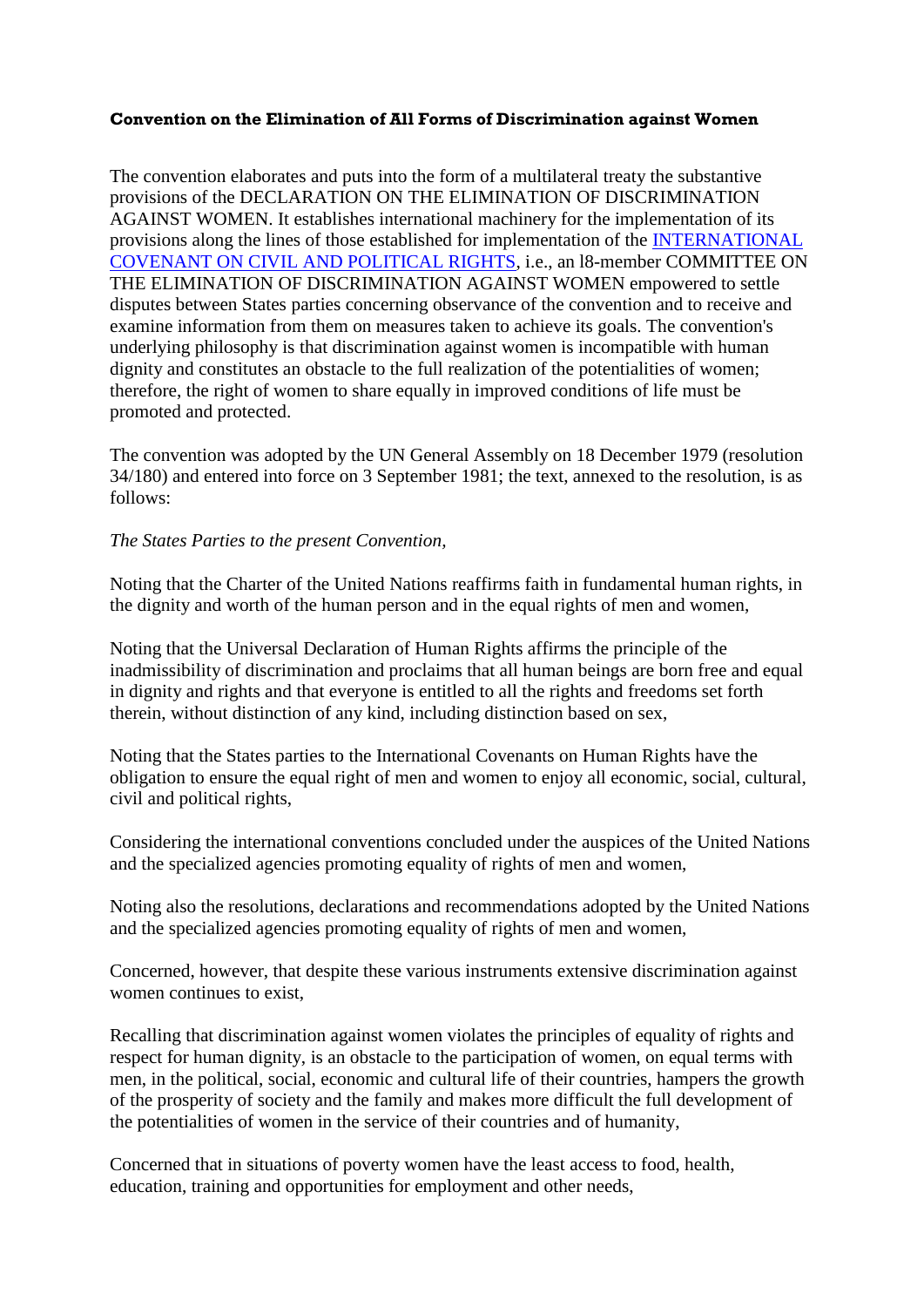Convinced that the establishment of the new international economic order based on equity and justice will contribute significantly towards the promotion of equality between men and women,

Emphasizing that the eradication of apartheid, all forms of racism, racial discrimination, colonialism, neocolonialism, aggression, foreign occupation and domination and interference in the internal affairs of States is essential to the full enjoyment of the rights of men and women that the strengthening of international peace and security, the relaxation of international tension, mutual cooperation among all States irrespective of their social and economic systems, general and complete disarmament, in particular nuclear disarmament under strict and effective international control, the affirmation of the principles of justice, equality and mutual benefit in relations among countries and the realization of the right of peoples under alien and colonial domination and foreign occupation to self- determination and independence, as well as respect for national sovereignty and territorial integrity, will promote social progress and development and as a consequence will contribute to the attainment of full equality between men and women,

Convinced that the full and complete development of a country, the welfare of the world and the cause of peace require the maximum participation of women on equal terms with men in all fields,

Bearing in mind the great contribution of women to the welfare of the family and to the development of society, so far not fully recognized, the social significance of maternity and the role of both parents in the family and in the upbringing of children, and aware that the role of women in procreation should not be a basis for discrimination but that the upbringing of children requires a sharing of responsibility between men and women and society as a whole,

Aware that a change in the traditional role of men as well as the role of women in society and in the family is needed to achieve full equality between men and women,

Determined to implement the principles set forth in the Declaration on the Elimination of Discrimination against Women and, for that purpose, to adopt the measures required for the elimination of such discrimination in all its forms and manifestations,

Have agreed on the following:

# **Part I**

### **Article 1**

For the purposes of the present Convention, the term "discrimination against women" shall mean any distinction, exclusion or restriction made on the basis of sex which has the effect or purpose of impairing or nullifying the recognition, enjoyment or exercise by women, irrespective of their marital status, on a basis of equality of men and women, of human rights and fundamental freedoms in the political, economic, social, cultural, civil or any other field.

### **Article 2**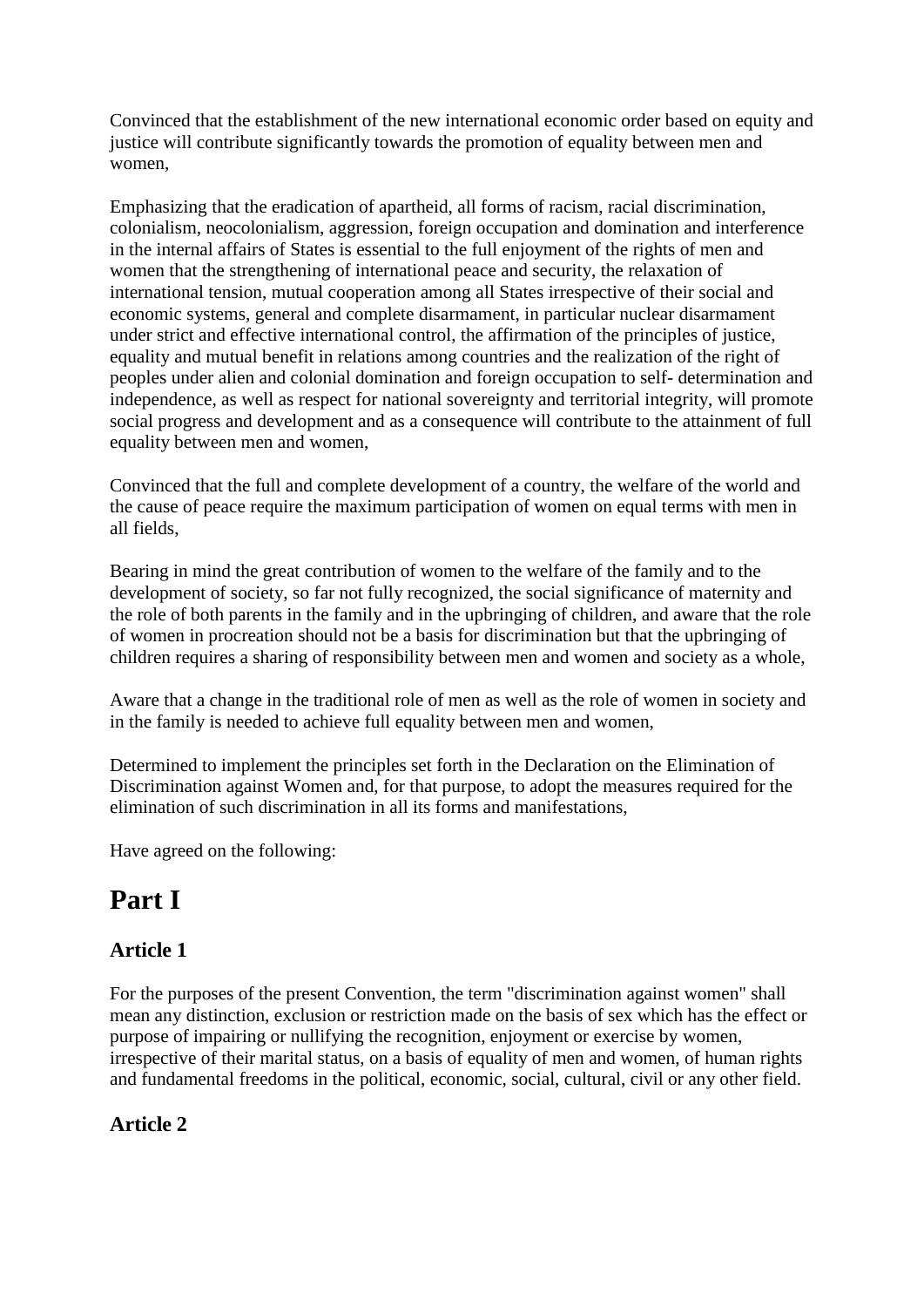States Parties condemn discrimination against women in all its forms, agree to pursue by all appropriate means and without delay a policy of eliminating discrimination against women and, to this end, undertake:

(a) To embody the principle of the equality of men and women in their national constitutions or other appropriate legislation if not yet incorporated therein and to ensure, through law and other appropriate means, the practical realization of this principle;

(b) To adopt appropriate legislative and other measures, including sanctions where appropriate, prohibiting all discrimination against women;

(c) To establish legal protection of the rights of women on an equal basis with men and to ensure through competent national tribunals and other public institutions the effective protection of women against any act of discrimination;

(d) To refrain from engaging in any act or practice of discrimination against women and to ensure that public authorities and institutions shall act in conformity with this obligation;

(e) To take all appropriate measures to eliminate discrimination against women by any person, organization or enterprise;

(f) To take all appropriate measures, including legislation, to modify or abolish existing laws, regulations, customs and practices which constitute discrimination against women;

(g) To repeal all national penal provisions which constitute discrimination against women.

#### **Article 3**

States Parties shall take in all fields, in particular in the political, social, economic and cultural fields, all appropriate measures, including legislation, to ensure the full development and advancement of women, for the purpose of guaranteeing them the exercise and enjoyment of human rights and fundamental freedoms on a basis of equality with men.

#### **Article 4**

1. Adoption by States Parties of temporary special measures aimed at accelerating de facto equality between men and women shall not be considered discrimination as defined in the present Convention, but shall in no way entail as a consequence the maintenance of unequal or separate standards, these measures shall be discontinued when the objectives of equality of opportunity and treatment have been achieved.

2. Adoption by States Parties of special measures, including those measures contained in the present Convention, aimed at protecting maternity shall not be considered discriminatory.

Article 5 States Parties shall take all appropriate measures:

(a) To modify the social and cultural patterns of conduct of men and women, with a view to achieving the elimination of prejudices and customary and all other practices which are based on the idea of the inferiority or the superiority of either of the sexes or on stereotyped roles for men and women;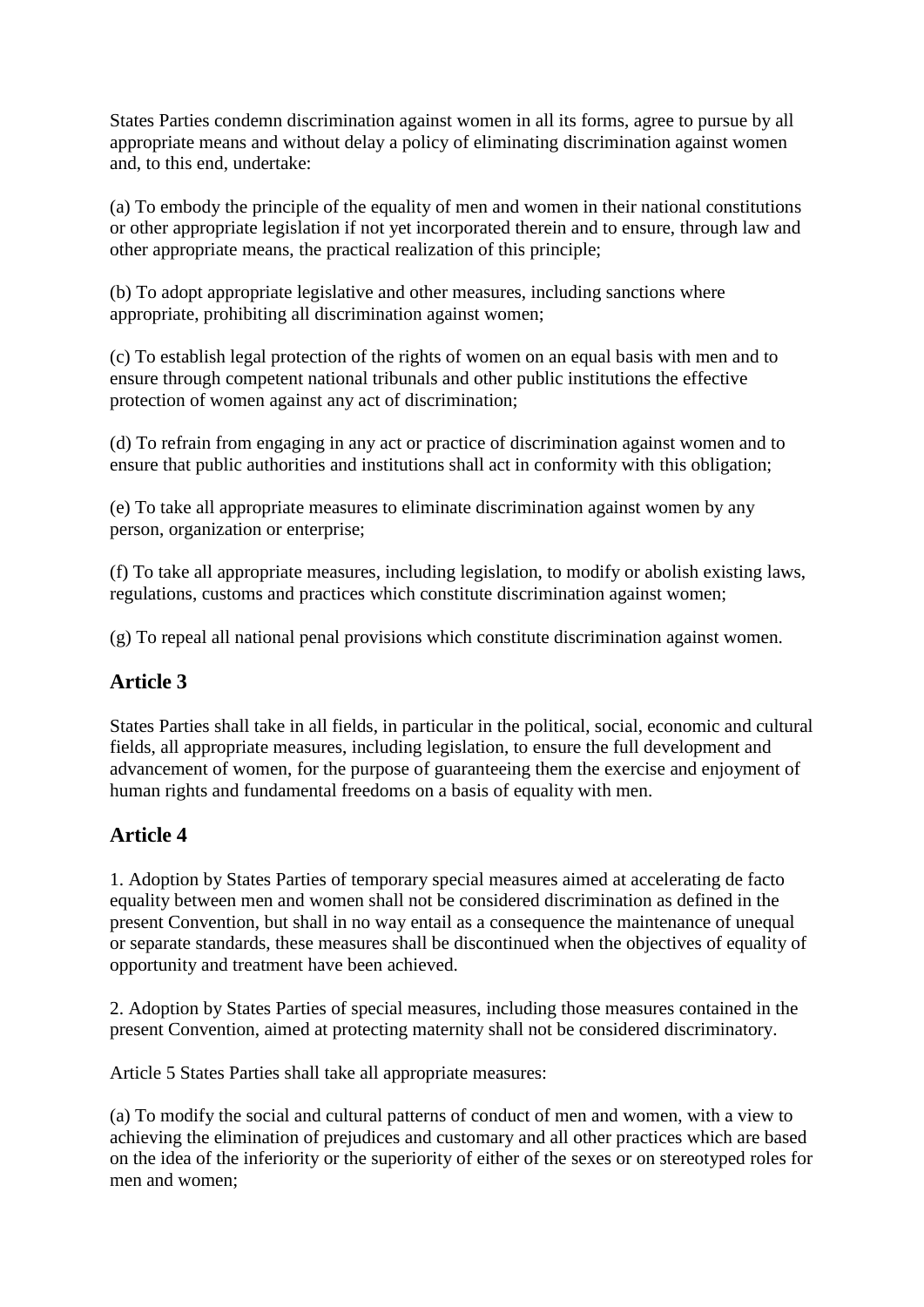(b) To ensure that family education includes a proper understanding of maternity as a social function and the recognition of the common responsibility of men and women in the upbringing and development of their children, it being understood that the interest of the children is the primordial consideration in all cases.

Article 6 States Parties shall take all appropriate measures, including legislation, to suppress all forms of traffic in women and exploitation of prostitution of women.

# **Part II**

### **Article 7**

States Parties shall take all appropriate measures to eliminate discrimination against women in the political and public life of the country and, in particular, shall ensure to women, on equal terms with men, the right:

(a) To vote in all elections and public referenda and to be eligible for election to all publicly elected bodies;

(b) To participate in the formulation of government policy and the implementation thereof and to hold public office and perform all public functions at all levels of government;

(c) To participate in non-governmental organizations and associations concerned with the public and political life of the country.

### **Article 8**

States Parties shall take all appropriate measures to ensure to women, on equal terms with men and without any discrimination, the opportunity to represent their Governments at the international level and to participate in the work of international organizations.

### **Article 9**

1. States Parties shall grant women equal rights with men to acquire, change or retain their nationality. They shall ensure in particular that neither marriage to an alien nor change of nationality by the husband during marriage shall automatically change the nationality of the wife, render her stateless or force upon her the nationality of the husband.

2. States Parties shall grant women equal rights with men with respect to the nationality of their children.

# **Part III**

### **Article 10**

States Parties shall take all appropriate measures to eliminate discrimination against women in order to ensure to them equal rights with men in the field of education and in particular to ensure, on a basis of equality of men and women: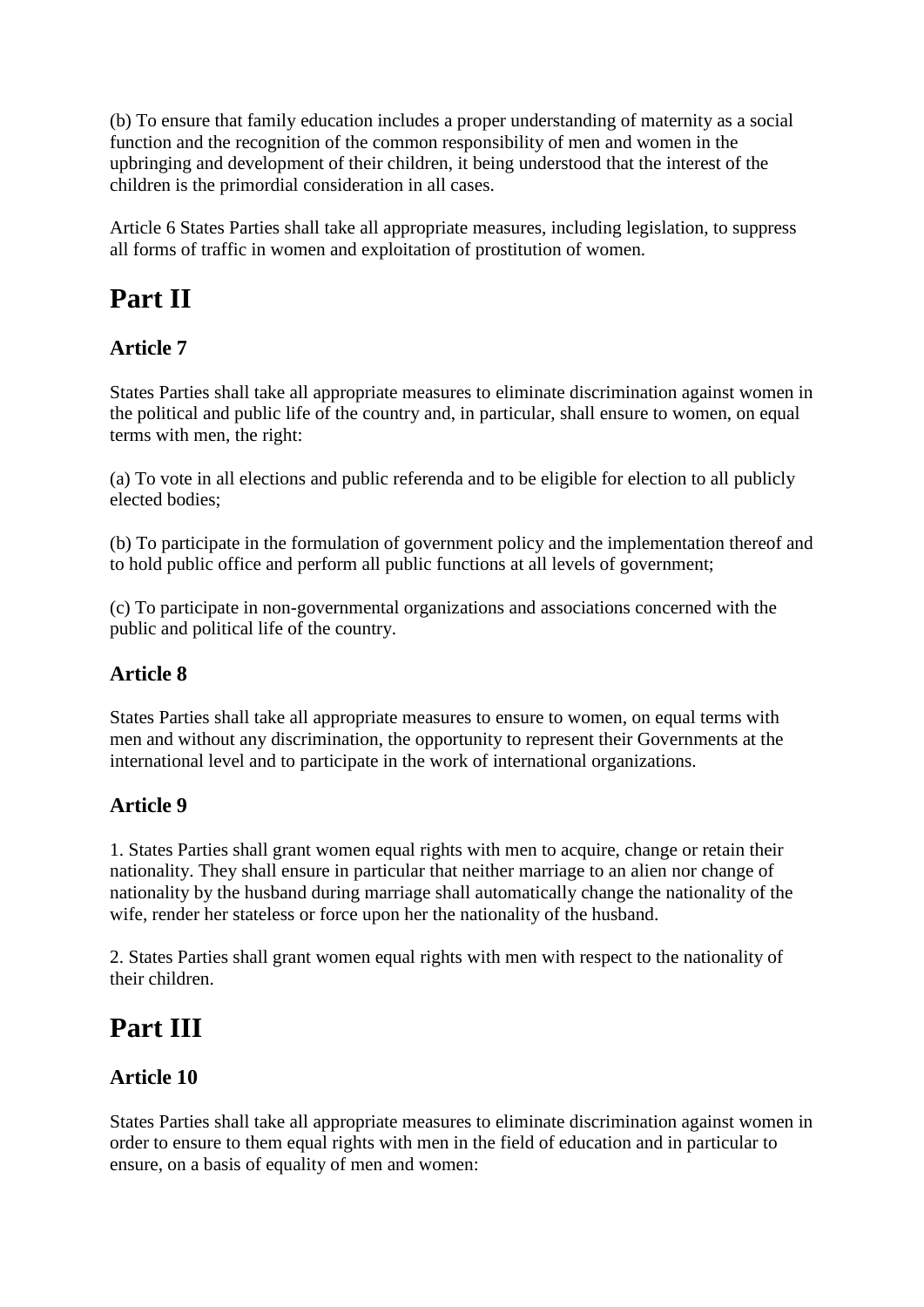(a) The same conditions for career and vocational guidance, for access to studies and for the achievement of diplomas in educational establishments of all categories in rural as well as in urban areas; this equality shall be ensured in pre-school, general, technical, professional and higher technical education, as well as in all types of vocational training;

(b) Access to the same curricula, the same examinations, teaching staff with qualifications of the same standard and school premises and equipment of the same quality;

(c) The elimination of any stereotyped concept of the roles of men and women at all levels and in all forms of education by encouraging coeducation and other types of education which will help to achieve this aim and, in particular, by the revision of textbooks and school programs and the adaptation of teaching methods;

(d) The same opportunities to benefit from scholarships and other study grants;

(e) The same opportunities for access to programs of continuing education, including adult and functional literacy programs, particularly those aimed at reducing, at the earliest possible time, any gap in education existing between men and women;

(f) The reduction of female student drop-out rates and the organization of programs for girls and women who have left school prematurely;

(g) The same opportunities to participate actively in sports and physical education;

(h) Access to specific educational information to help to ensure the health and well-being of families, including information and advice on family planning.

### **Article 11**

1. States Parties shall take all appropriate measures to eliminate discrimination against women in the field of employment in order to ensure, on a basis of equality of men and women, the same rights, in particular:

(a) The right to work as an inalienable right of all human beings;

(b) The right to the same employment opportunities, including the application of the same criteria for selection in matters of employment;

(c) The right to free choice of profession and employment, the right to promotion, job security and all benefits and conditions of service and the right to receive vocational training and retraining, including apprenticeships, advanced vocational training and recurrent training;

(d) The right to equal remuneration, including benefits, and to equal treatment in respect of work of equal value, as well as equality of treatment in the evaluation of the quality of work;

(e) The right to social security, particularly in cases of retirement, unemployment, sickness, invalidity and old age and other incapacity to work, as well as the right to paid leave;

(f) The right to protection of health and to safety in working conditions, including the safeguarding of the function of reproduction.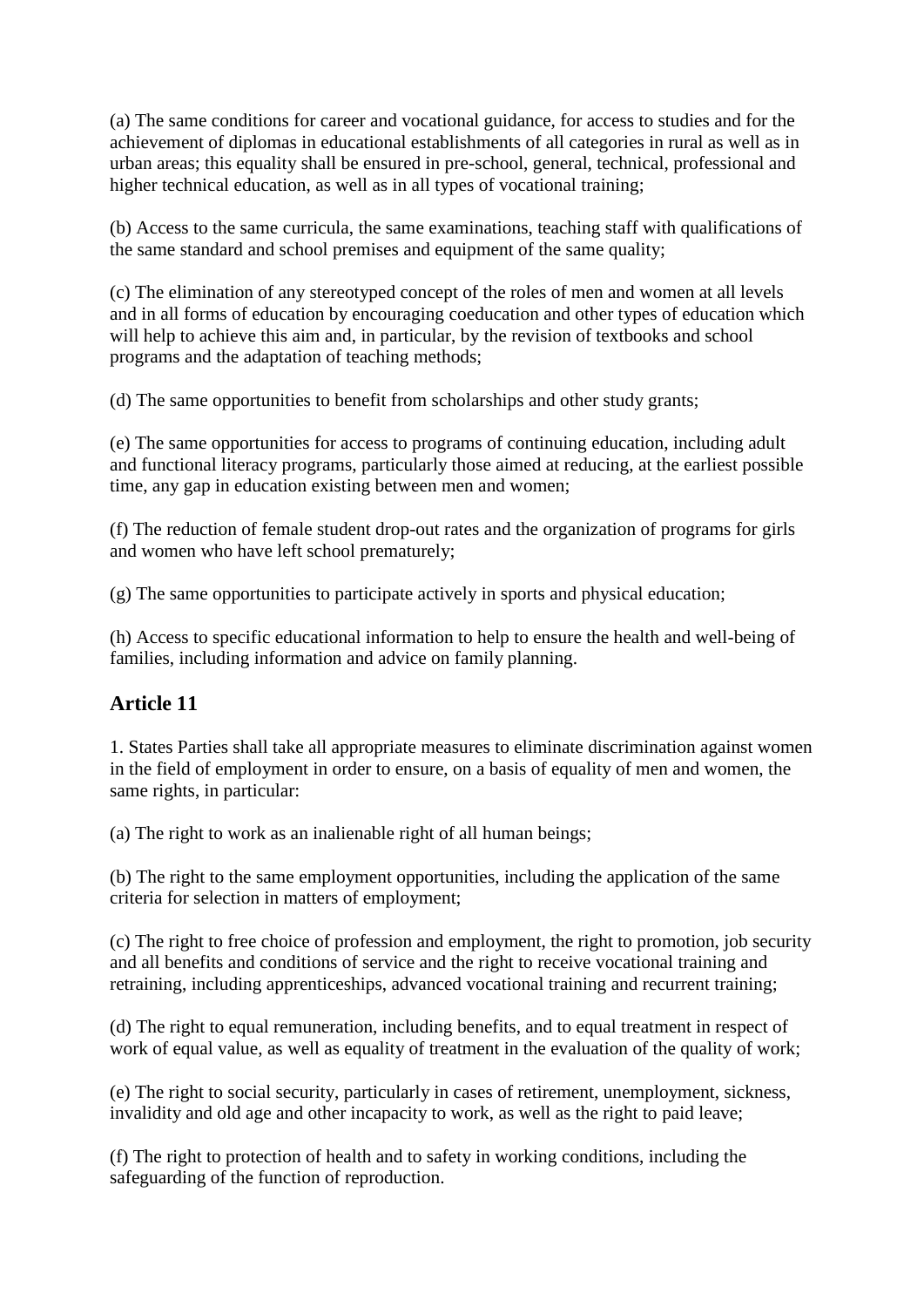2. In order to prevent discrimination against women on the grounds of marriage or maternity and to ensure their effective right to work, States Parties shall take appropriate measures;

(a) To prohibit, subject to the imposition of sanctions, dismissal on the grounds of pregnancy or of maternity leave and discrimination in dismissals on the basis of marital status;

(b) To introduce maternity leave with pay or with comparable social benefits without loss of former employment, seniority or social allowances;

(c) To encourage the provision of the necessary supporting social services to enable parents to combine family obligations with work responsibilities and participation in public life, in particular through promoting the establishment and development of a network of child care facilities;

(d) To provide special protection to women during pregnancy in types of work proved to be harmful to them.

3. Protective legislation relating to matters covered in this article shall be reviewed periodically in the light of scientific and technological knowledge and shall be revised, repealed or extended as necessary.

#### **Article 12**

1. States Parties shall take all appropriate measures to eliminate discrimination against women in the field of health care in order to ensure, on a basis of equality of men and women, access to health care services, including those related to family planning.

2. Notwithstanding the provisions of paragraph 1 of this article, States Parties shall ensure to women appropriate services in connection with pregnancy, confinement and the post-natal period, granting free services where necessary, as well as adequate nutrition during pregnancy and lactation.

#### **Article 13**

States Parties shall take all appropriate measures to eliminate discrimination against women in other areas of economic and social life in order to ensure, on a basis of equality of men and women, the same rights, in particular:

(a) The right to family benefits;

(b) The right to bank loans, mortgages and other forms of financial credit

(c) The right to participate in recreational activities, sports and all aspects of cultural life.

#### **Article 14**

1. States Parties shall take into account the particular problems faced by rural women and the significant roles which rural women play in the economic survival of their families, including their work in the non-monetized sectors of the economy, and shall take all appropriate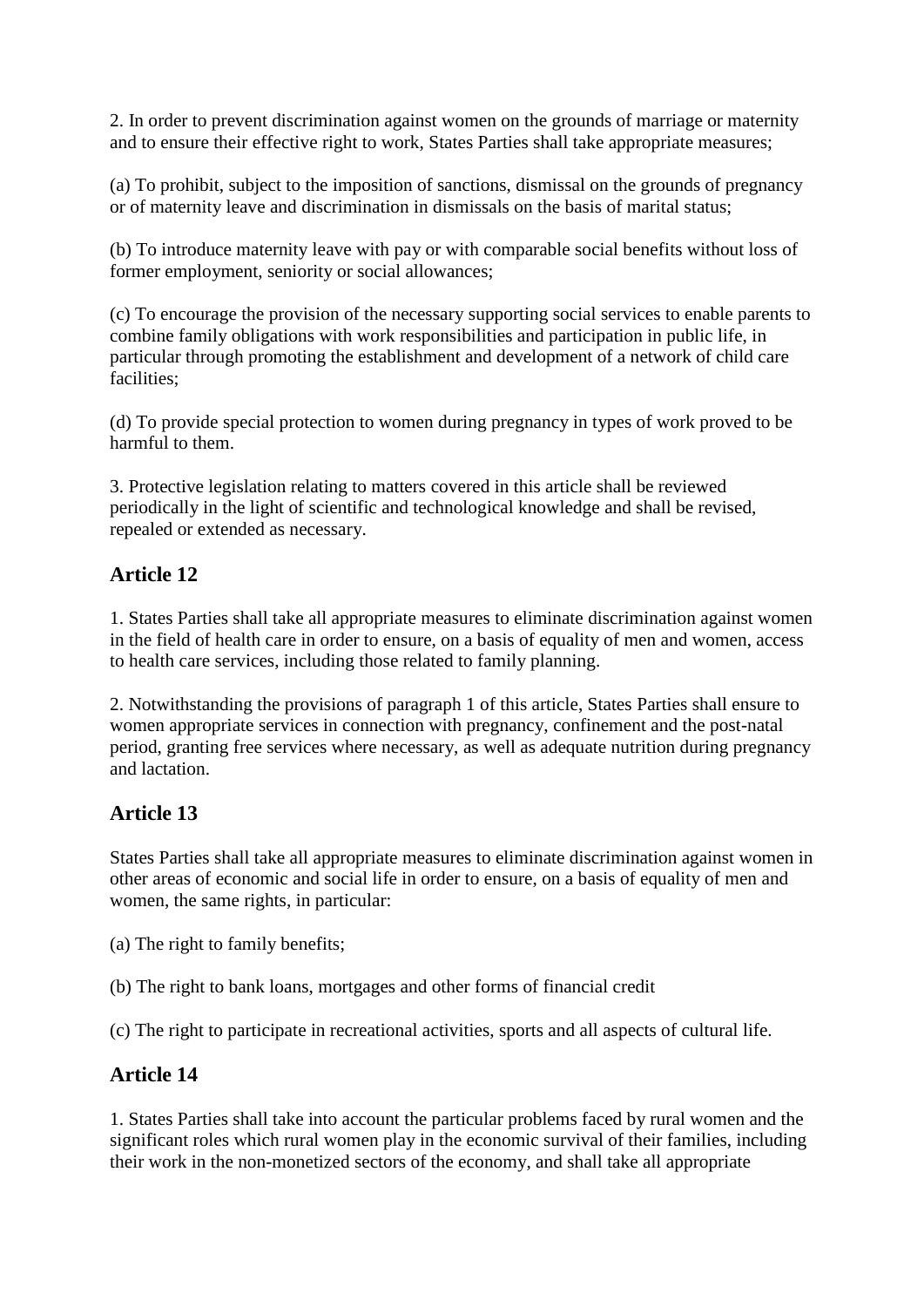measures to ensure the application of the provisions of the present Convention to women in rural areas.

2. States Parties shall take all appropriate measures to eliminate discrimination against women in rural areas in order to ensure, on a basis of equality of men and women, that they participate in and benefit from rural development and, in particular, shall ensure to such women the right:

(a) To participate in the elaboration and implementation of development planning at all levels;

(b) To have access to adequate health care facilities, including information, counseling and services in family planning;

(c) To benefit directly from social security programs;

(d) To obtain all types of training and education, formal and non-formal, including that relating to functional literacy, as well as, inter alia, the benefit of all community and extension services, in order to increase their technical proficiency;

(e) To organize self-help groups and co-operatives in order to obtain equal access to economic opportunities through employment or self- employment;

(f) To participate in all community activities;

(g) To have access to agricultural credit and loans, marketing facilities, appropriate technology and equal treatment in land and agrarian reform as well as in land resettlement schemes;

(h) To enjoy adequate living conditions, particularly in relation to housing, sanitation, electricity and water supply, transport and communications.

# **Part IV**

#### **Article 15**

1. States Parties shall accord to women equality with men before the law.

2. State Parties shall accord to women, in civil matters, a legal capacity identical to that of men and the same opportunities to exercise that capacity. In particular, they shall give women equal rights to conclude contracts and to administer property and shall treat them equally in all stages of procedure in courts and tribunals.

3. States Parties agree that all contracts and all other private instruments of any kind with a legal effect which is directed at restricting the legal capacity of women shall be deemed null and void.

4. States Parties shall accord to men and women the same rights with regard to the law relating to the movement of persons and the freedom to choose their residence and domicile.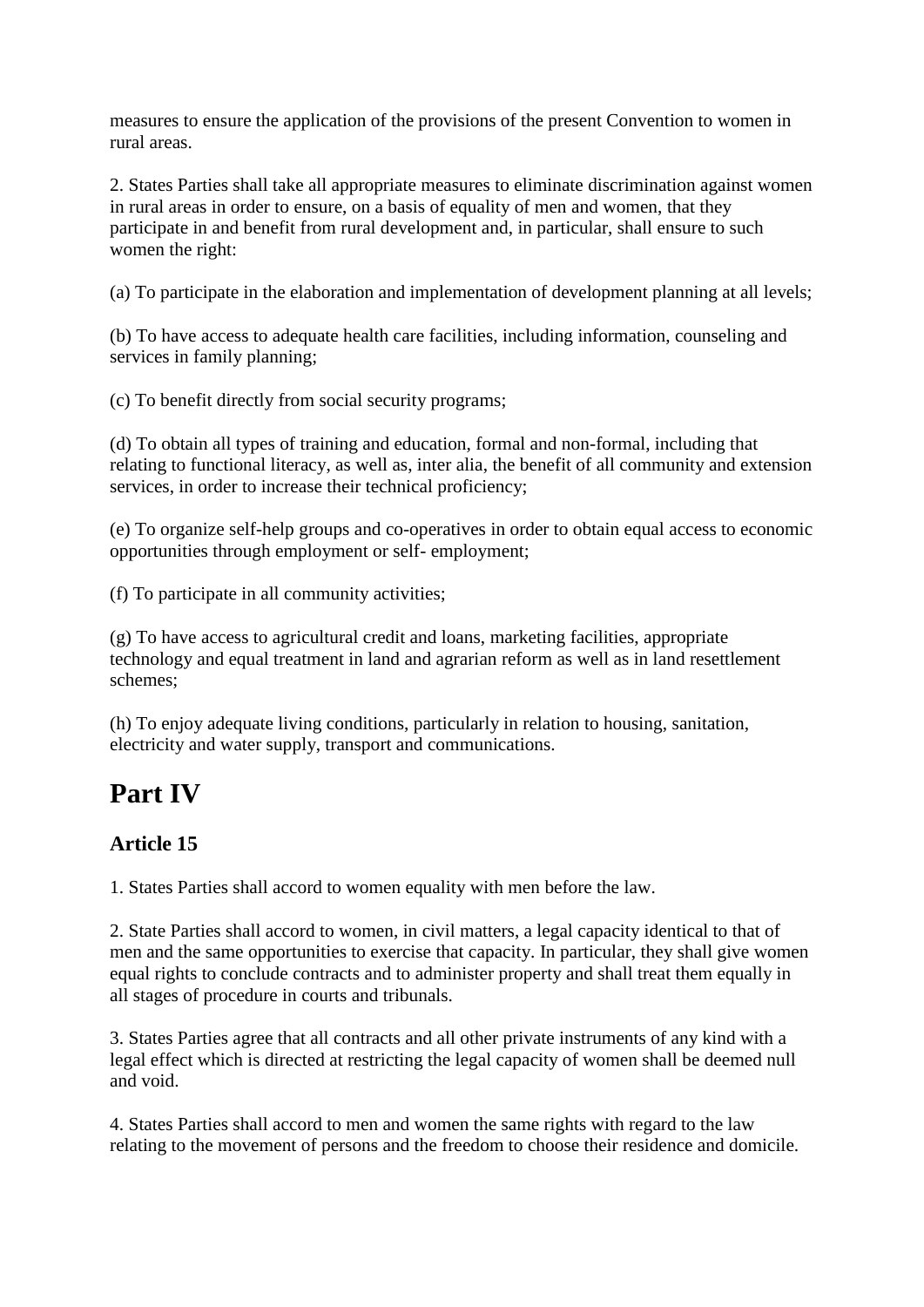### **Article 16**

1. States Parties shall take all appropriate measures to eliminate discrimination against women in all matters relating to marriage and family relations and in particular shall ensure, on a basis of equality of men and women:

(a) The same right to enter into marriage;

(b) The same right freely to choose a spouse and to enter into marriage only with their free and full consent;

(c) The same rights and responsibilities during marriage and at its dissolution;

(d) The same rights and responsibilities as parents, irrespective of their marital status, in matters relating to their children; in all cases the interests of the children shall be paramount;

(e) The same rights to decide freely and responsibly on the number and spacing of their children and to have access to the information, education and means to enable them to exercise these rights;

(f) The same rights and responsibilities with regard to guardianship, wardship, trusteeship and adoption of children, or similar institutions where these concepts exist in national legislation; in all cases the interests of the children shall be paramount;

(g) The same personal rights as husband and wife, including the right to choose a family name, a profession and an occupation;

(h) The same rights for both spouses in respect of the ownership, acquisition, management, administration, enjoyment and disposition of property, whether free of charge or for a valuable consideration.

2. The betrothal and the marriage of a child shall have no legal effect, and all necessary action, including legislation, shall be taken to specify a minimum age for marriage and to make the registration of marriages in an official registry compulsory.

# **Part V**

#### **Article 17**

1. For the purpose of considering the progress made in the implementation of the present Convention, there shall be established a Committee on the Elimination of Discrimination against Women (hereinafter referred to as the Committee) consisting, at the time of entry into force of the Convention, of eighteen and, after ratification of or accession to the Convention by the thirty-fifth State Party, of twenty-three experts of high moral standing and competence in the field covered by the Convention. The experts shall be elected by States Parties from among their nationals and shall serve in their personal capacity, consideration being given to equitable geographical distribution and to the representation of the different forms of civilization as well as the principal legal systems.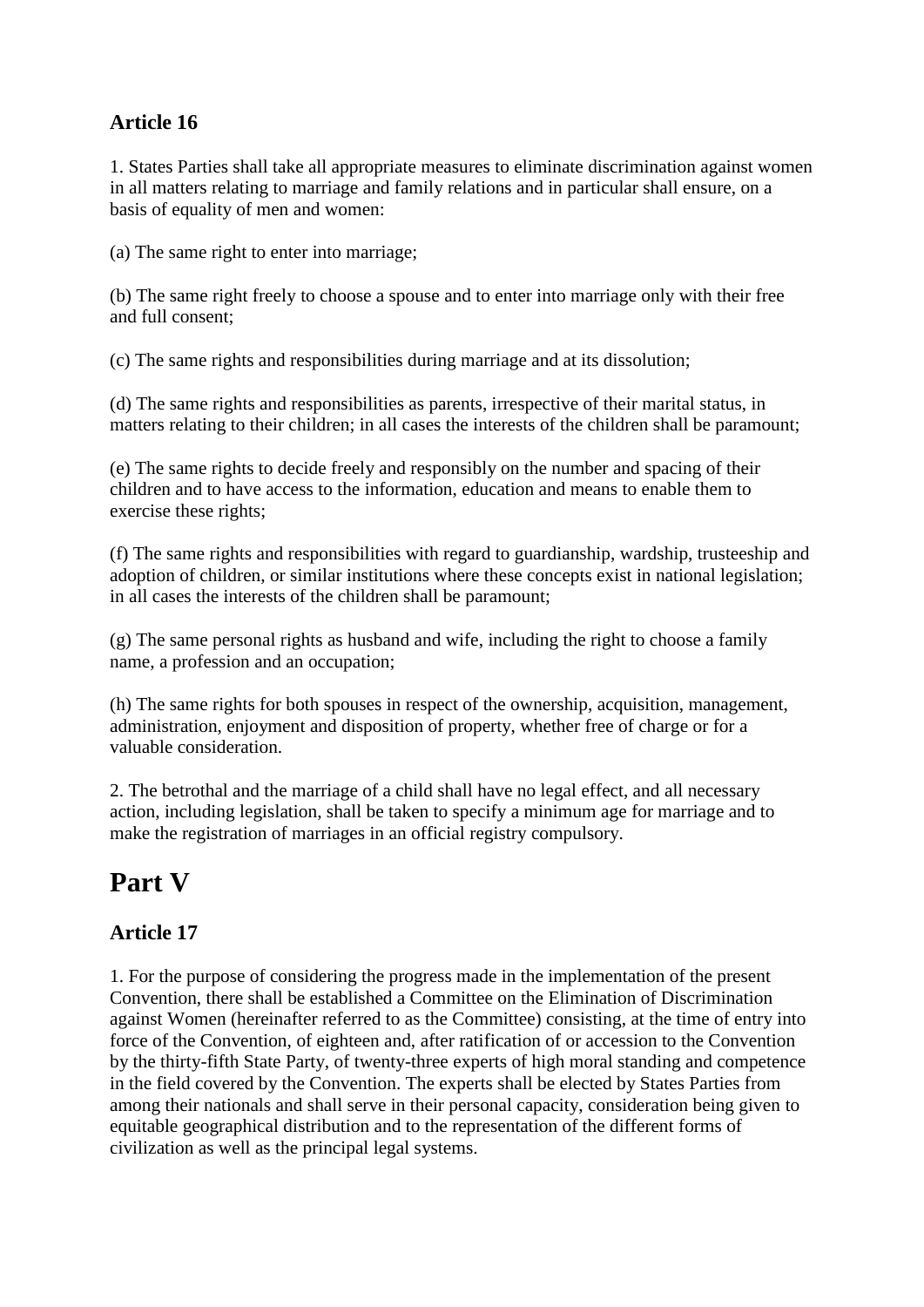2. The members of the Committee shall be elected by secret ballot from a list of persons nominated by States Parties. Each State Party may nominate one person from among its own nationals.

3. The initial election shall be held six months after the date of the entry into force of the present Convention. At least three months before the date of each election the Secretary-General of the United Nations shall address a letter to the States Parties inviting them to submit their nominations within two months. The Secretary-General shall prepare a list in alphabetical order of all persons thus nominated, indicating the States Parties which have nominated them, and shall submit it to the States Parties.

4. Elections of the members of the Committee shall be held at a meeting of States Parties convened by the Secretary-General at United Nations Headquarters. At that meeting, for which two thirds of the States Parties shall constitute a quorum, the persons elected to the Committee shall be those nominees who obtain the largest number of votes and an absolute majority of the votes of the representatives of States Parties present and voting.

5. The members of the Committee shall be elected for a term of four years. However, the terms of nine of the members elected at the first election shall expire at the end of two years; immediately after the first election the names of these nine members shall be chosen by lot by the Chairman of the Committee.

6. The election of the five additional members of the Committee shall be held in accordance with the provisions of paragraphs 2, 3 and 4 of this article, following the thirty-fifth ratification or accession. The terms of two of the additional members elected on this occasion shall expire at the end of two years, the names of these two members having been chosen by lot by the Chairman of the Committee.

7. For the filling of casual vacancies, the State Party whose expert has ceased to function as a member of the Committee shall appoint another expert from among its nationals, subject to the approval of the Committee.

8. The members of the Committee shall, with the approval of the General Assembly, receive emoluments from United Nations resources on such terms and conditions as the Assembly may decide, having regard to the importance of the Committee's responsibilities.

9. The Secretary-General of the United Nations shall provide the necessary staff and facilities for the effective performance of the functions of the Committee under the present Convention.

#### **Article 18**

1. States Parties undertake to submit to the Secretary- General of the United Nations, for consideration by the Committee, a report on the legislative, judicial, administrative or other measures which they have adopted to give effect to the provisions of the present Convention and on the progress made in this respect:

(a) Within one year after the entry into force for the State concerned.

(b) Thereafter at least every four years and further whenever the Committee so requests.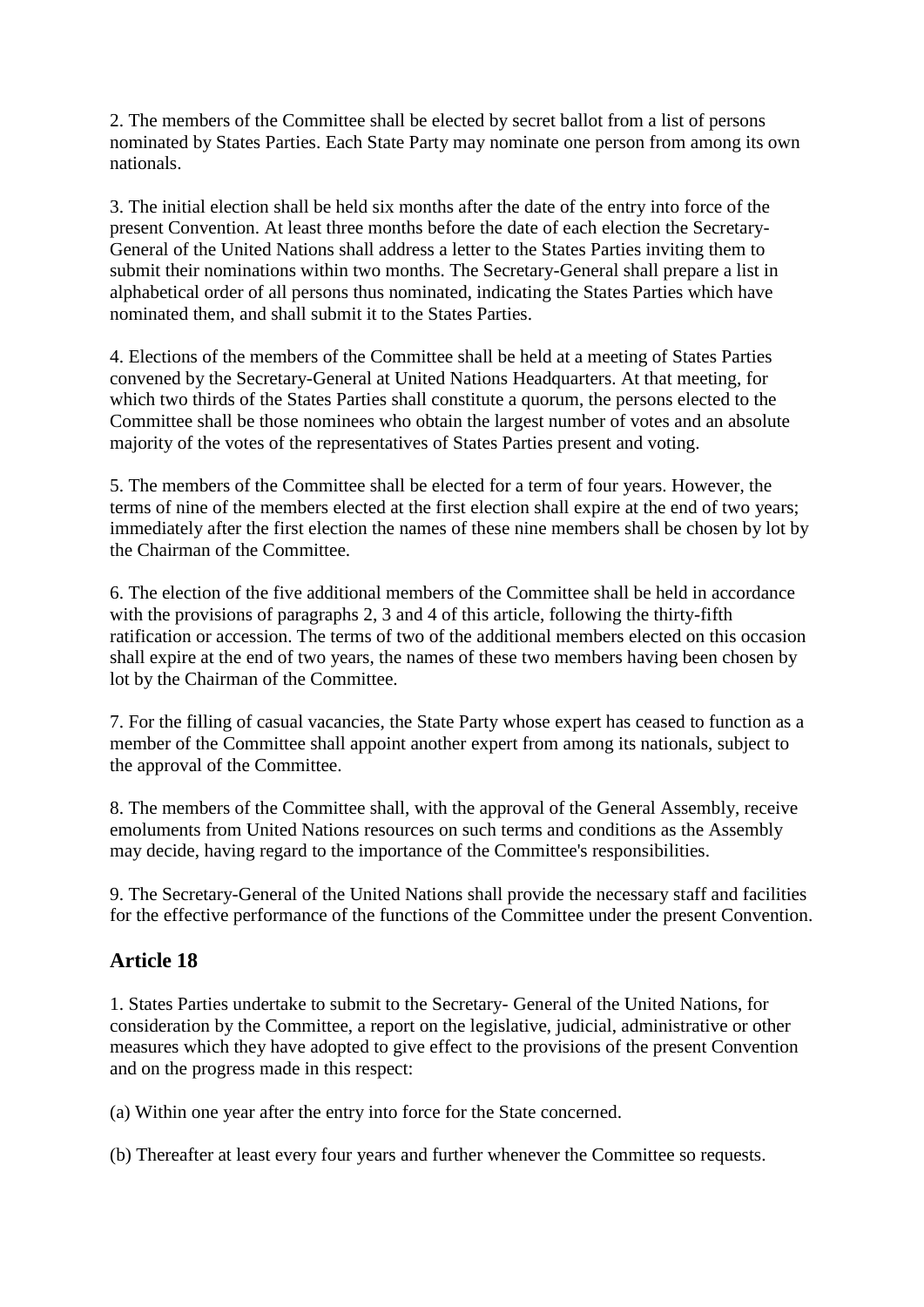2. Reports may indicate factors and difficulties affecting the degree of fulfillment of obligations under the present Convention.

#### **Article 19**

1. The Committee shall adopt its own rules of procedure.

2. The Committee shall elect its officers for a term of two years.

#### **Article 20**

1. The Committee shall normally meet for a period of not more than two weeks annually in order to consider the reports submitted in accordance with article 18 of the present Convention.

2. The meetings of the Committee shall normally be held at United Nations Headquarters or at any other convenient place as determined by the Committee.

### **Article 21**

1. The Committee shall, through the Economic and Social Council, report annually to the General Assembly of the United Nations on its activities and may make suggestions and general recommendations based on the examination of reports and information received from the States Parties. Such suggestions and general recommendations shall be included in the report of the Committee together with comments, if any, from States Parties.

2. The Secretary-General of the United Nations shall transmit the reports of the Committee to the Commission on the Status of Women for its information.

### **Article 22**

The specialized agencies shall be entitled to be represented at the consideration of the implementation of such provisions of the present Convention as fall within the scope of their activities. The Committee may invite the specialized agencies to submit reports on the implementation of the Convention in areas falling within the scope of their activities.

# **Part VI**

### **Article 23**

Nothing in the present Convention shall affect any provisions that are more conducive to the achievement of equality between men and women which may be contained:

(a) In the legislation of a State Party; or

(b) In any other international convention, treaty or agreement in force for that State.

#### **Article 24**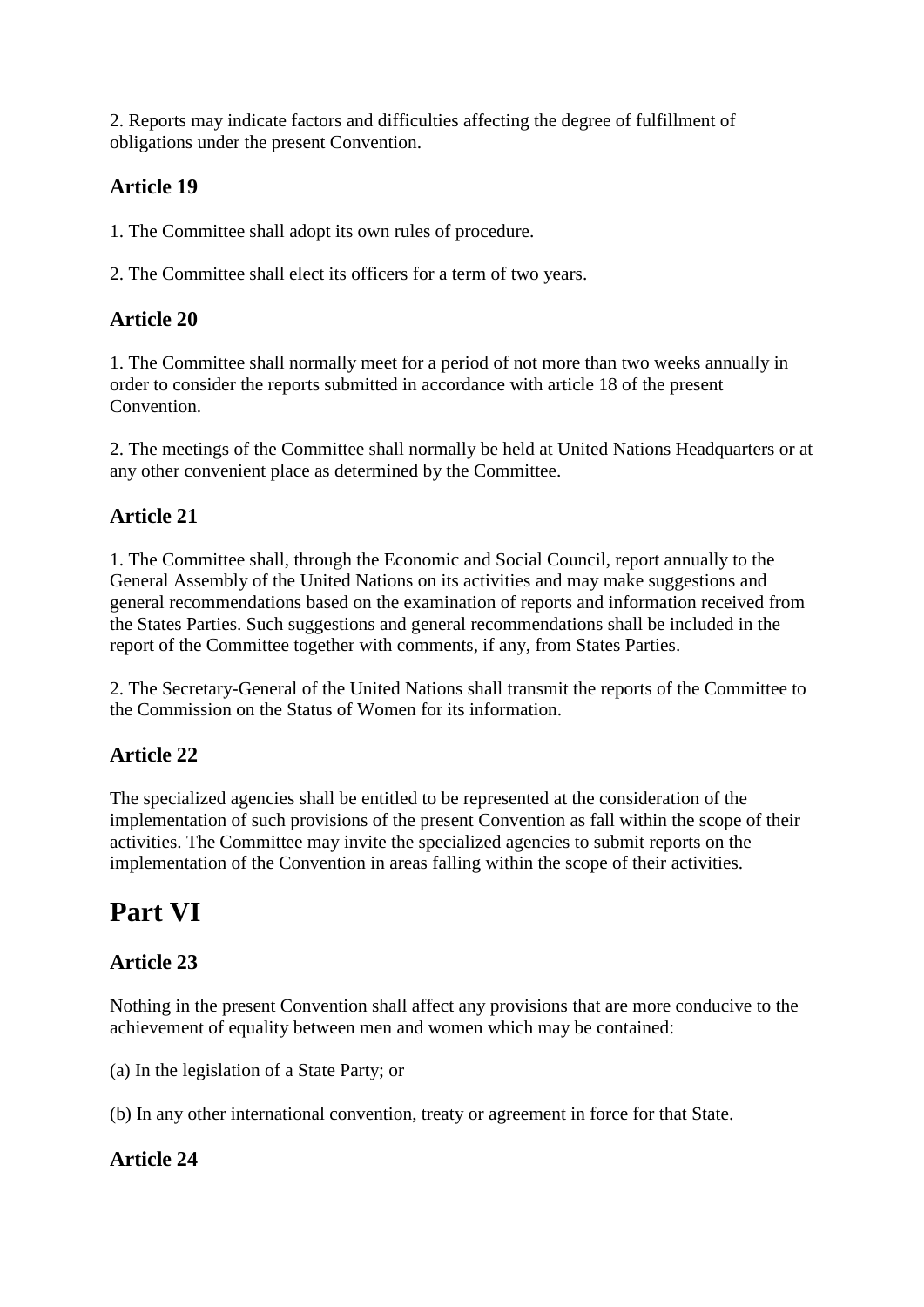States Parties undertake to adopt all necessary measures at the national level aimed at achieving the full realization of the rights recognized in the present Convention.

### **Article 25**

1. The present Convention shall be open for signature by all States.

2. The Secretary-General of the United Nations is designated as the depository of the present Convention.

3. The present Convention is subject to ratification. Instruments of ratification shall be deposited with the Secretary-General of the United Nations.

4. The present Convention shall be open to accession by all States. Accession shall be effected by the deposit of an instrument of accession with the Secretary-General of the United Nations.

#### **Article 26**

1. A request for the revision of the present Convention may be made at any time by any State Party by means of a notification in writing addressed to the Secretary-General of the United Nations.

2. The General Assembly of the United Nations shall decide upon the steps, if any, to be taken in respect of such a request.

### **Article 27**

1. The present Convention shall enter into force on the thirtieth day after the date of deposit with the Secretary-General of the United Nations of the twentieth instrument of ratification or accession.

2. For each State ratifying the present Convention or acceding to it after the deposit of the twentieth instrument of ratification or accession, the Convention shall enter into force on the thirtieth day after the date of the deposit of its own instrument of ratification or accession.

### **Article 28**

1. The Secretary-General of the United Nations shall receive and circulate to all States the text of reservations made by States at the time of ratification or accession .

2. A reservation incompatible with the object and purpose of the present Convention shall not be permitted.

3. Reservations may be withdrawn at any time by notification to this effect addressed to the Secretary-General of the United Nations, who shall then inform all States thereof. Such notification shall take effect on the date on which it is received.

#### **Article 29**